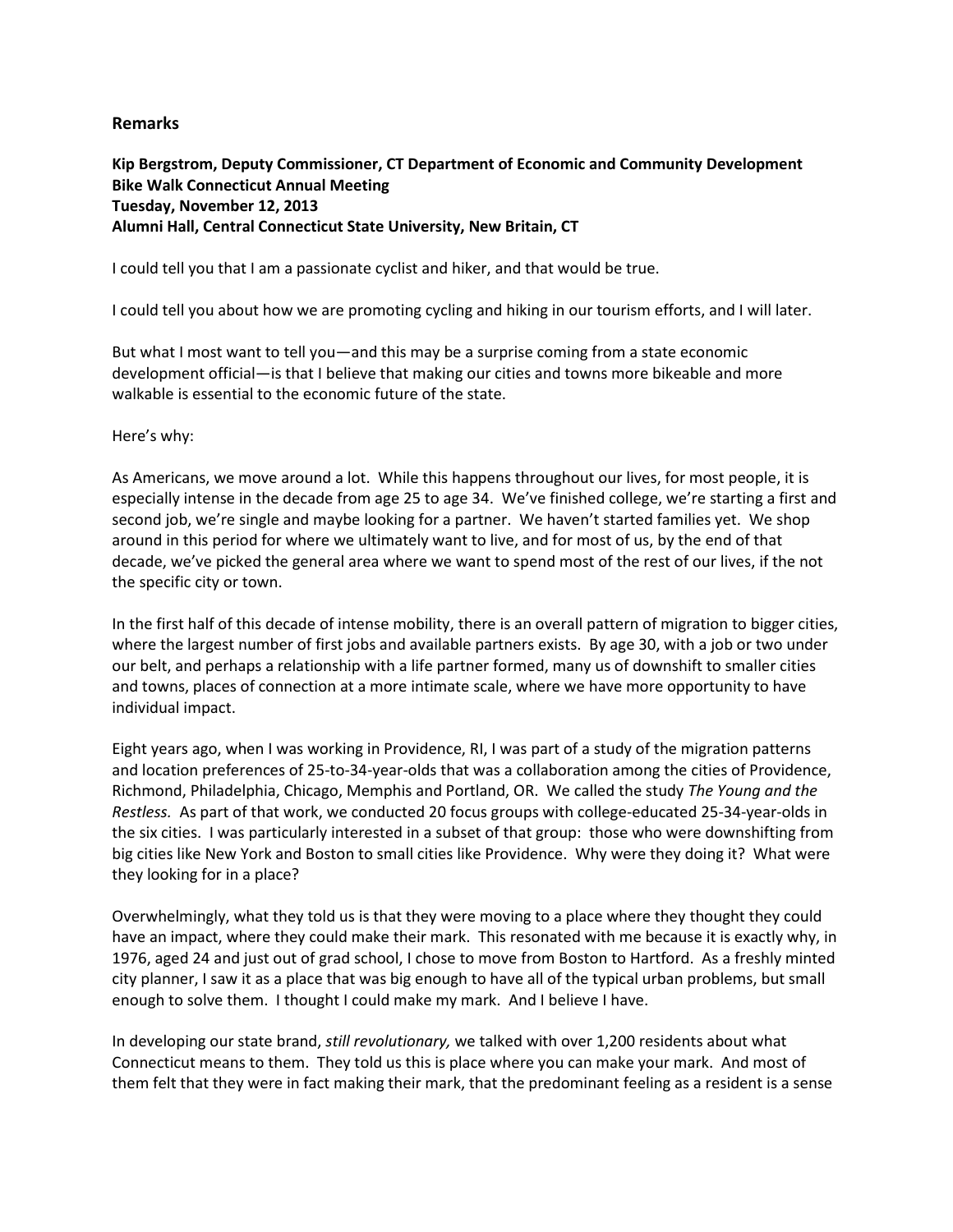of efficacy. In this, we are inspired by the marks left by our predecessors that we see etched onto our landscapes and into our buildings.

Now here's the thing about a desire to leave your own mark on a place: the place needs to be done enough, but not completely done. They want to help make a good place great. They want it to have a basic level of clean and safe. They want to be able to send the kids that they may have some day to good schools somewhere nearby. Most of all, they want to be able to live their values, both in the present and with increasing intensity over time. And the values of most 25-34-year olds these days are very green, including a strong preference for places that are bikeable and walkable, or which are sort of bikeable and walkable, and which they can help make more bikeable and walkable through their own direct action.

Connecticut and its cities and towns are in a competition with other regions for this young, mobile talent, who are the fuel for the growth of the next economy. It is essential that we win this competition in order for us to succeed economically. We have some inherent competitive advantages. First of all, if you had to choose between having a stronger hand in the first five years of this decade of intense mobility, as the big cities do, or in the last five years, as we do with our small cities and towns, it is obviously much better to have strength in the second half of the decade, when the final selection of a place is made.

We also have advantage in that most of our cities and towns were originally built around transit, and therefore have good bones for bikeability and walkability. It's just fundamentally easier to make Hartford bikeable and walkable than it is in a place like L.A. and its suburbs. [There is a point here about the relationship between walking and transit that needs to be underlined: all transit begins and ends with walking. And putting a whole lot of pedestrians on the sidewalks is one of the primary benefits of transit, in terms of its contribution to the vitality of places. It is precisely because London has such a terrific transit system—both the Tube and the buses—that virtually all of its sidewalks are filled with pedestrians virtually every hour of the day, every day of the week. It also helps that the sidewalks are wide, clean and well maintained, but it is transit that generates the pedestrian traffic. As we think about transit-oriented development, we need to do both the transit and the sidewalks well. And as we think about walkability, we need to think about making cities more transit-oriented.]

Finally, in terms of advantages, it's also fair to say that all of our cities and towns, even after 300 years or so of development, are still works in progress. They are good, but not great, in terms of realizing their full potential as places. There is work to do, still opportunity to leave a mark.

We give this last advantage away to the degree that we don't let young newcomers into leadership roles in our initiatives. Mobile, young people, especially downshifters, are extremely good at reading the receptivity of places to outsiders. Places that won't let them in to decision making on the critical stuff, including the greening of the city through bikeability and walkability initiatives, will not get the vote they make with their locational choices. So my key advice to you, and to other local and state leaders, is to let them in. Make your leadership circles porous and welcoming. Let them know you want their help.

The City of Buffalo just produced a short video that does this as well as any I've seen. It's called "Buffalo: the Best Designed City in America." In it you can hear the roar of an emergent Rust Belt city that seems to be saying to the Sun Belt: "We have water and character. You're a frigging desert." They talk about their remarkable city plan of radial parkways, designed by an associate of L'Enfant. As a result of those parkways, the everyday experience of walking the dog in Buffalo is a kind of spiritual nourishment. They talk about the park system that Olmsted designed for them, attracted by the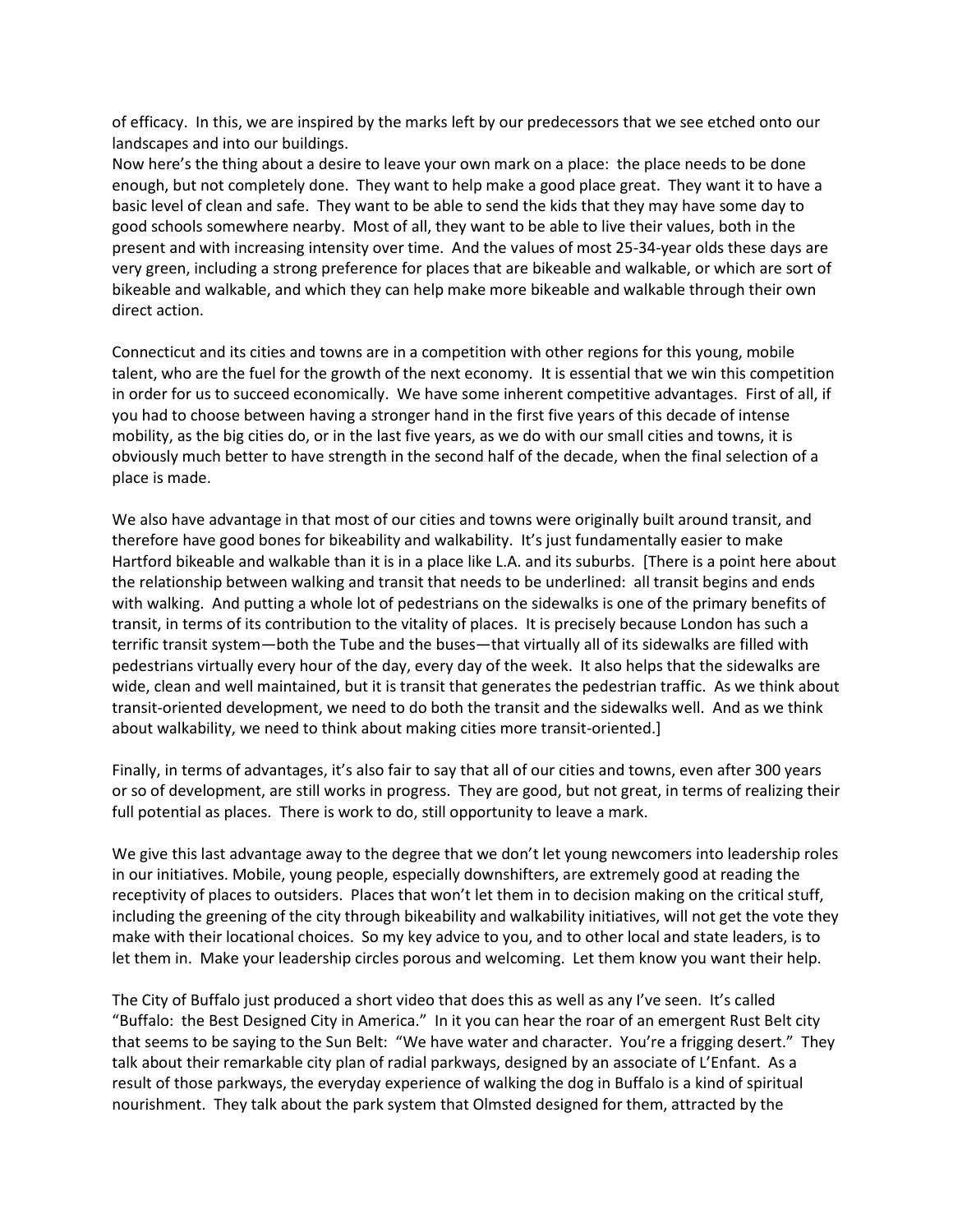underlying city plan. And how the plan and Olmsted's parks in turn attracted the three giants of American architecture—Richardson, Sullivan and Wright—to create some of their best buildings there. They also talk about the mistakes that were made along the way—expressways that cut off the city from the lake, and which destroyed some of the original parkways and sliced through some of Olmsted's parks. Then they show how some of the old manufacturing areas are being reborn as places of art and innovation. And finally, they boldly suggest that they plan to undo the mistakes of the past, including taking down the expressways, *and they invite outsiders to join them in doing it.* This is about as pitch perfect an appeal to what motivates young, mobile talent as any I've heard.

Every one of our cities can and should make a similar appeal to young, mobile talent, based on their own unique assets and story. And part of that should be to set explicit goals to move themselves up to the top of the national rankings of bikeability and walkability. We need to do that to win the battle for young, mobile talent, without whom our economy will starve.

So that's the economic, instrumental case for bikeability and walkability. But biking and walking obviously also have intrinsic value as healthy, fun, spiritually rejuvenating things to do. So let me talk about that for a few minutes. You may have noticed in our fall tourism ads that we feature a bike club racing through New Milford and cruising through the West Cornwall covered bridge. We are showing that Connecticut is one of the best places in the world to bike, and that's not hyperbole. I've biked in many places and have yet to find one better for biking than Connecticut. A few years ago, I was training for a 300-mile, four-day charity bike ride from London to Paris. Since I live in Old Saybrook, my training ride was a 32-mile loop on back roads up the west side of the Connecticut River, over the ferry from Chester to Hadlyme (probably the best \$1 ride in the world), and then down the east side of the river on back roads to the bike path over the Baldwin Bridge to Old Saybrook. What I realized after I did the charity ride, which took me on back roads through Sussex and Normandy, is that the landscapes of my training ride were actually more exquisite than those I rode through in England and France. We passed by Monet's garden in Giverny, the inspiration for our Impressionist colony in Old Lyme, the landscapes of which were part of my training ride. I am here to tell you that Giverny has nothing on Old Lyme.

We have a tendency as reticent New Englanders to sell Connecticut short as a tourism product. So what is that product? What do we walk and bike to see? I believe it is a singularly happy marriage of nature and culture, to borrow a phrase from the new book by my colleague David Leff, *Hidden in Plain Sight: A Deep Traveler Explores Connecticut*, which I highly recommend. Boston and New York have culture; New Hampshire and Vermont have nature; we have both.

Take New Britain, for example. Just at its western edge is the New England Trail, which runs from Guilford on the coast up the trap rock ridges of central Connecticut and western Massachusetts to the New Hampshire border. The views from that trail are some of the finest in New England, because the tree cover is sparse enough on the trap rock so that you can see through it to the landscapes below, while most of the Appalachian Trail is a tree tunnel. A wonderful set of large format photographs of vistas from the New England Trail by Barbara Bosworth called "At the Farther Edge" is on exhibit now at the New Britain Museum of American Art, one of the state's cultural treasurers. You can walk to it from the New England Trail. You can walk to it from here. Bosworth's large format images, developed from 8 by 17 inch negatives, capture the rich, subtle, sweet texture of the Connecticut landscape in a way that no words I have read or images that I have seen have ever been able to capture before. Check it out.

Also at New Britain's western edge is the Farmington Canal Bike Path. If you happened to be biking up from New Haven and wanted to stop for lunch in New Britain, you could have some Bigos or Golabki at